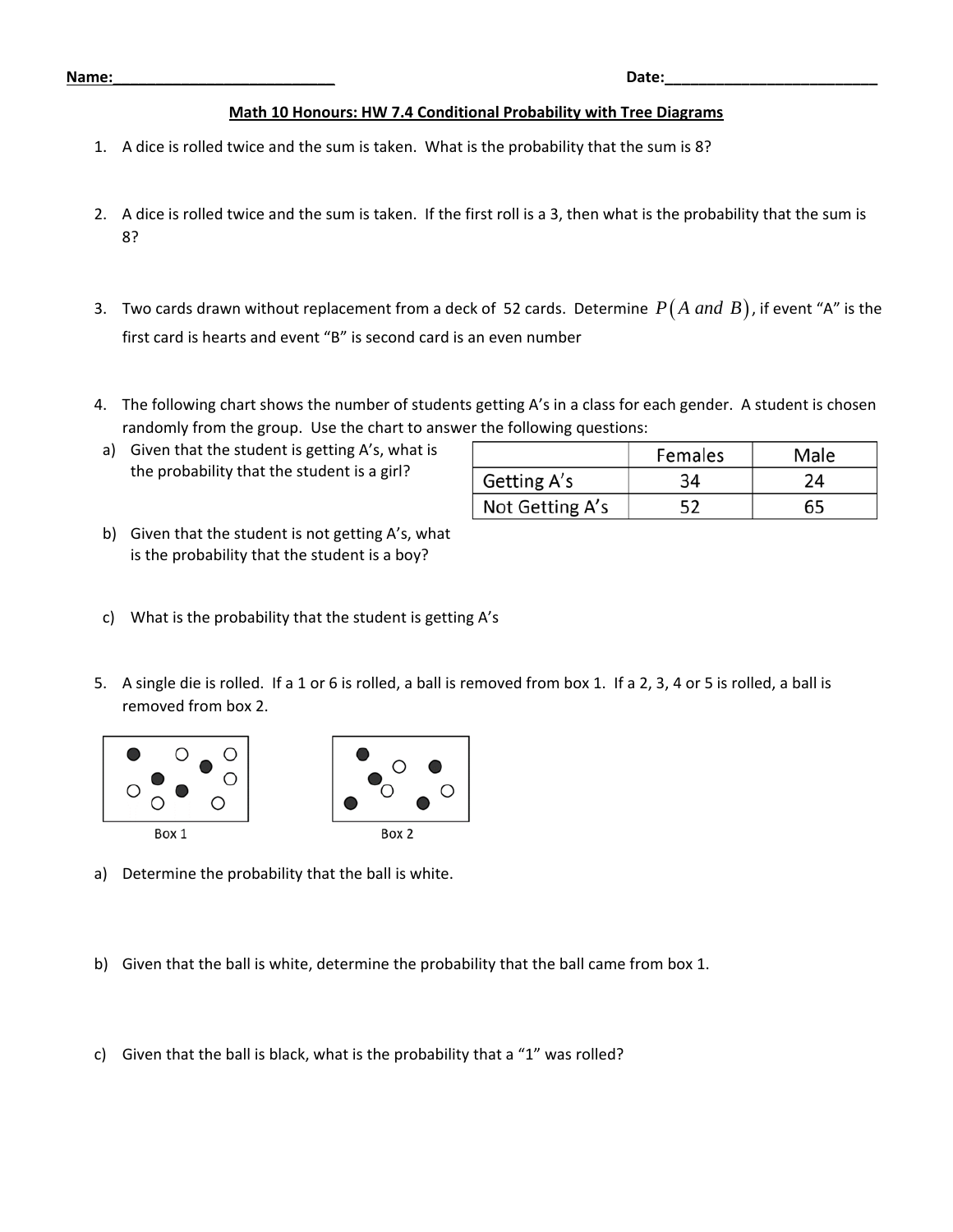- 6. In a class of thirty students, eight are A or B students and the rest are C+ or less students. A or B students score over 600 on SAT math tests 80% of the time. C+ or less students score under 600 on the same test 75% of the time.
	- a. Determine the probability of a student in the class scoring under 600.
	- b. Given that a student scored under 600, determine the probability that it was an A or B student
- 7. The Venn diagram on the right indicates the number of students taking each subject course "A" Arts, "B" Biology, and "C" Calculus. Use the diagram to find the number of students in each region:
- a)  $P(B|A)$  e)  $P(\overline{B}|\overline{A})$ b)  $P(C|A)$  f)  $P(C|\overline{AorC})$
- C)  $P(A|\overline{B})$  g)  $P(B|\overline{A \text{ and } C})$
- d)  $P(\overline{B}|A)$  h)  $P(\overline{B} \text{ and } \overline{C} | \overline{A \text{ or } B})$ 
	- 8. The probability that a car battery will last one year is 0.8 and that it will last two years is 0.5. At the end of the first year, what is the probability that it will last until the end of the second year?

9. A student takes a multiple choice test. All of the questions have a choice of A, B, C or D. There is only one correct answer for each question. The student guessed on two of the questions. Given that at least one of the guesses is correct, what is the probability that both guesses are correct?

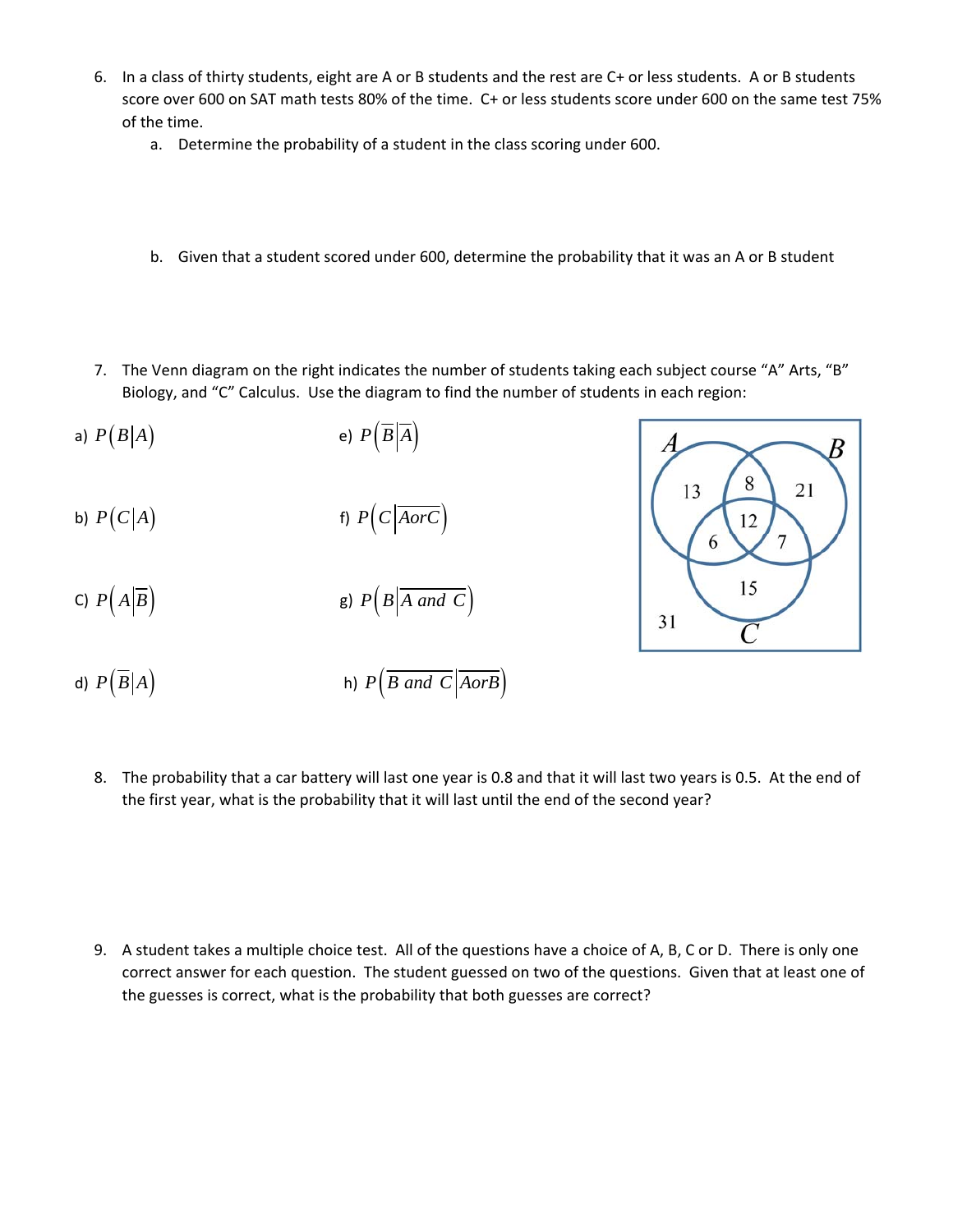- 10. Brad randomly picks 3 distinct numbers from the set {1,2,3,4,5,6,7,8,9} and arranges them in descending order to form a 3 digit number, Steve randomly picks 3 distinct numbers from the set {12,3,4,5,6,7,8} and also arranges them in descending order to form a 3 digit number. What is the probability that Brad's number is larger than Steve's? AMC12 2010
- 11. For a peculiar pair of dice, the probabilities of rolling 1, 2, 3, 4, 5, and 6 on each die are in the ratio of 1:2:3:4:5:6. What is the probability of rolling a total of 7 on the two dice? Amc 2006
- 12. A bag contains 40 balls, each of which is black or gold. Fred reaches into the bag and randomly removes to balls. Each ball in the bag is equally likely to be removed. If the probability that two gold balls are removed is 5/12, how many of the 40 balls are gold? Euclid
- 13. Positive integers "a", "b", and "c" are randomly and independently selected with replacement from the set  $\{1,2,3,\ldots\}$ , 2010}. What is the probability that  $abc + ab + a$  is divisible by 3? Amc 12 2010
- 14. Challenge: Six ants simultaneously stand on the six vertices of a regular octahedron, with each ant at a different vertex. Simultaneously and independently, each ant moves from its vertex to one of the four adjacent vertices, each with equal probability. What is the probability that no two ants arrive at the same vertex? AMC 12 2005

15. Box 1 contains one gold marble and one black marble. Box 2 contains one gold marble and two black marbles. Box 3 contains one gold marble and three black. Whenever a marble is chosen randomly from one of the boxes, each marble in that box is equally likely to be chosen. A marble is randomly chosen from Box 1 and placed in Box 2. Then a marble is randomly chosen from box 2 and placed in Box 3. Finally, a marble is randomly chosen from Box 3. What is the probability that the marble chosen from Box 3 is gold? Fermat